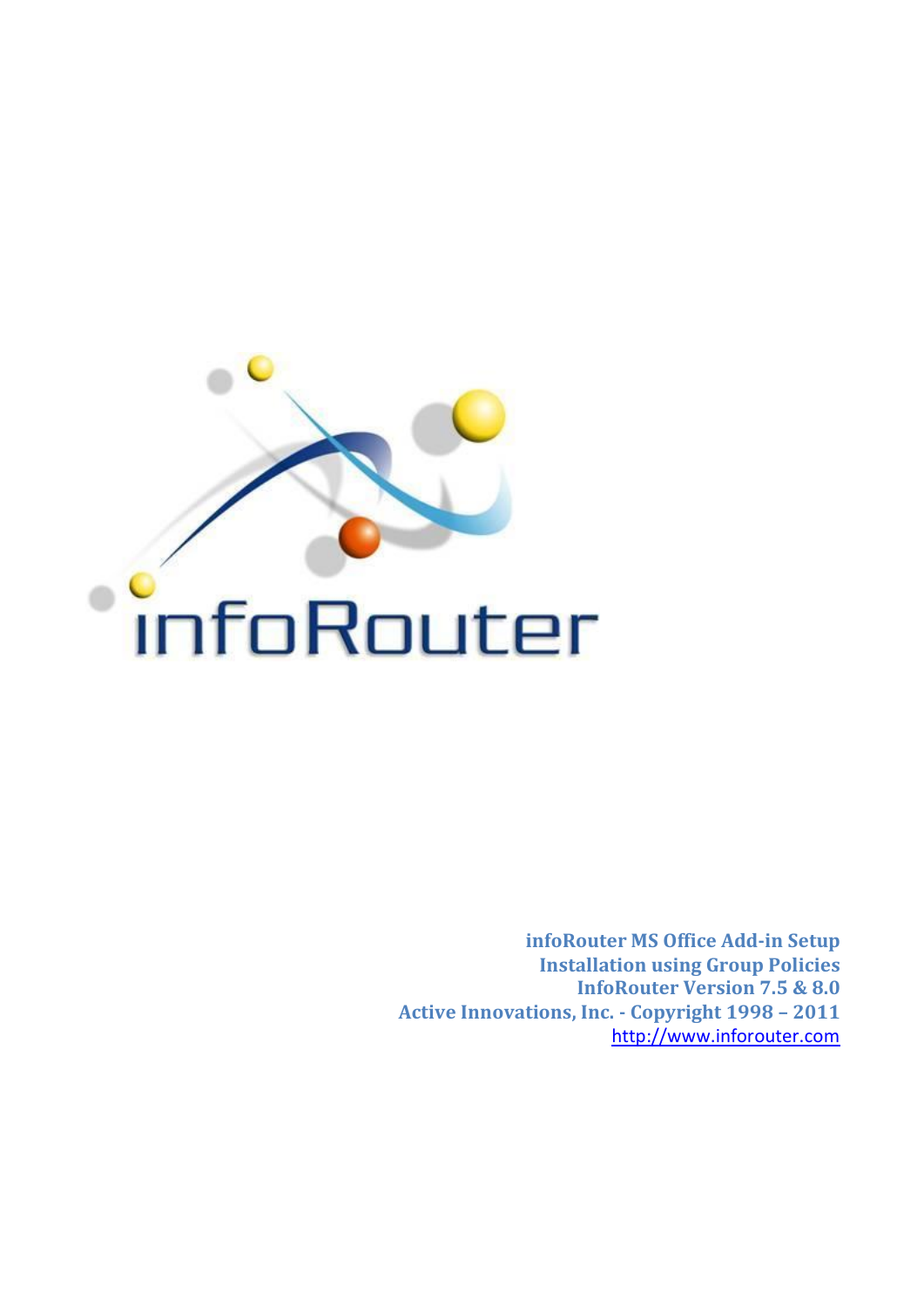#### **Prerequisites**

Please create a shared folder on your network with "Read" access assigned to all users. Copy the infoRouter office "Setup.msi" file to this share location.

The "Setup.msi" file can be found in the following path: <infoRouterApplicationPath>/add-ins/office/setup.msi

#### **Creating the infoRouter Group Policy package**

On Windows 2003 server, navigate to the Control panel / Administrative Tools Expand the "Active Directory Users and Computers" node Right click on domain name and select the properties menu.



infoRouter MS Office Add-in Setup - Installation using Group Policies Active Innovations, Inc. Copyright 1998 - 2011 http://www.inforouter.com Page 2 of 12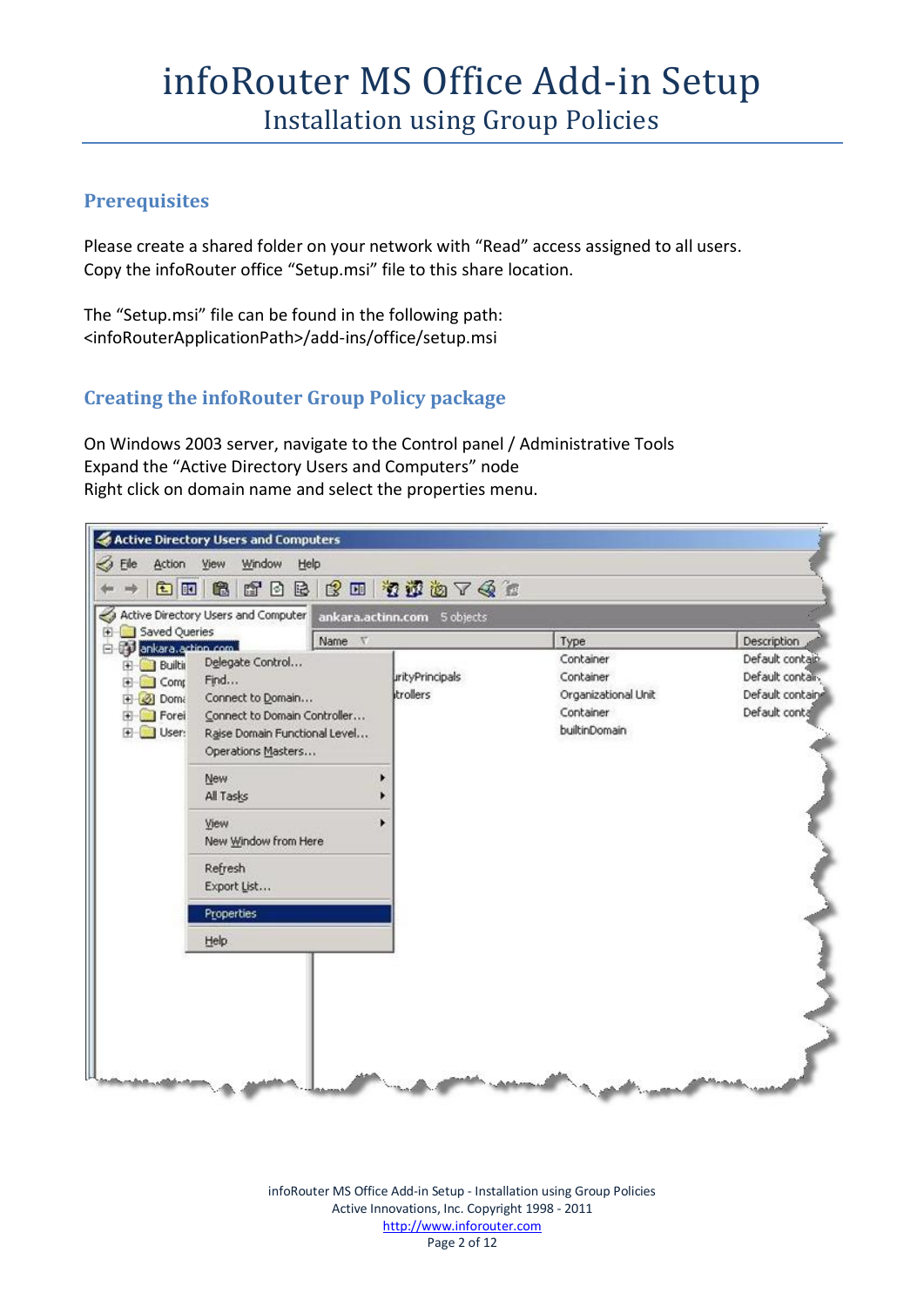In the properties window that appears, switch the "Group Policy" tab.

| To improve Group Policy management, upgrade to the Group Policy<br>Management Console (GPMC).<br>Current Group Policy Object Links for ankara<br>Group Policy Object Links<br>No Override<br><b>Default Domain Policy</b> | Disabled |
|---------------------------------------------------------------------------------------------------------------------------------------------------------------------------------------------------------------------------|----------|
|                                                                                                                                                                                                                           |          |
|                                                                                                                                                                                                                           |          |
| Group Policy Objects higher in the list have the highest priority.<br>This list obtained from: iscsrv.ankara.actinn.com                                                                                                   |          |
| Edit<br>New<br>Add<br>Up                                                                                                                                                                                                  |          |
| Properties<br>Options<br>Delete<br>Down                                                                                                                                                                                   |          |
| <b>Block Policy inheritance</b>                                                                                                                                                                                           |          |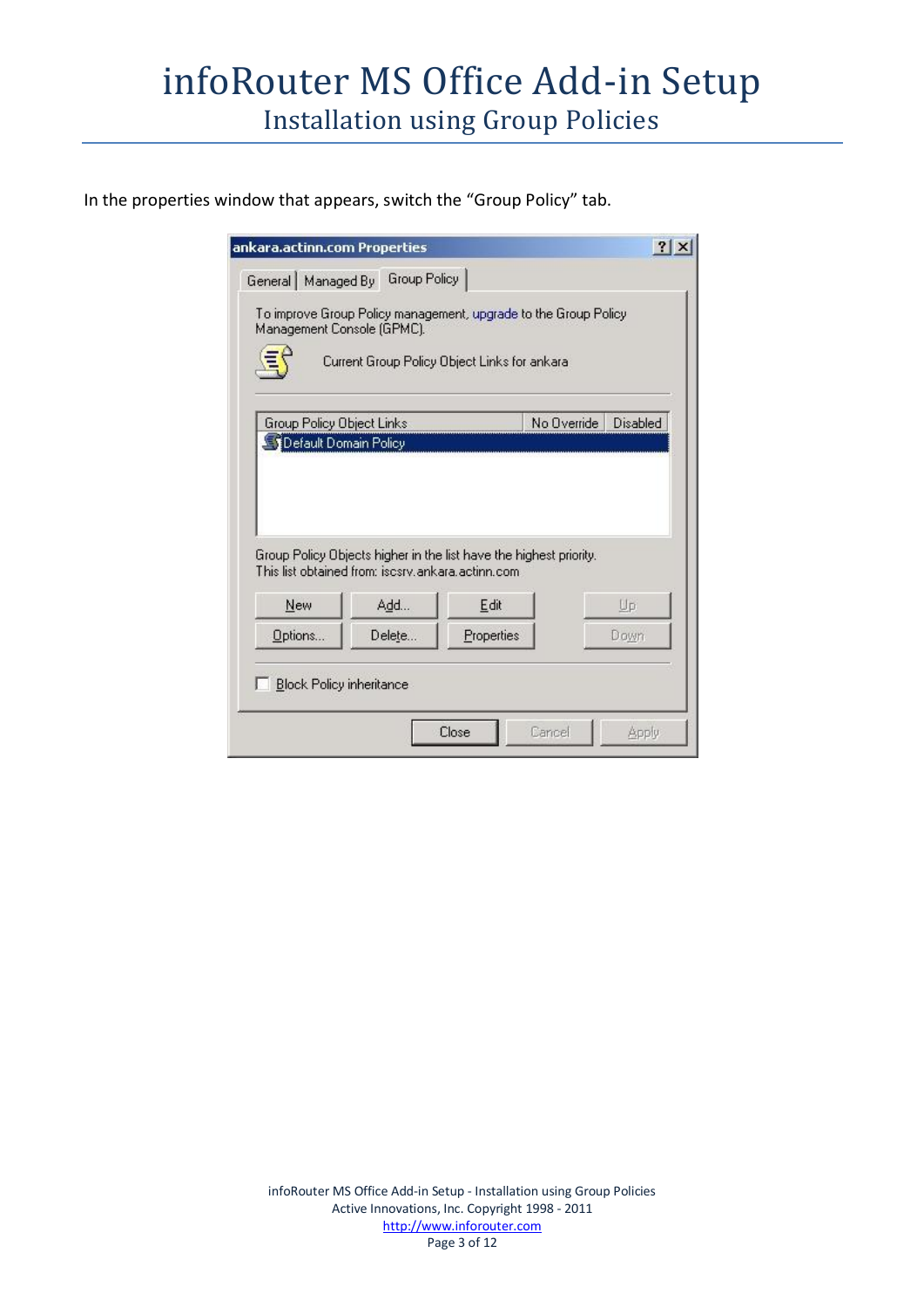Click the "New" button to add a new group policy.

|                                                    | General   Managed By   Group Policy                      |                                                                                                                 |             |          |
|----------------------------------------------------|----------------------------------------------------------|-----------------------------------------------------------------------------------------------------------------|-------------|----------|
| Management Console (GPMC).                         |                                                          | To improve Group Policy management, upgrade to the Group Policy<br>Current Group Policy Object Links for ankara |             |          |
| Group Policy Object Links                          |                                                          |                                                                                                                 | No Override | Disabled |
| S Default Domain Policy<br>New Group Policy Object |                                                          |                                                                                                                 |             |          |
|                                                    |                                                          |                                                                                                                 |             |          |
| New                                                | This list obtained from: iscsrv.ankara.actinn.com<br>Add | Group Policy Objects higher in the list have the highest priority.<br>Edit                                      |             | Up       |
| Options                                            | Delete                                                   | Properties                                                                                                      |             | Down     |
| <b>Block Policy inheritance</b>                    |                                                          |                                                                                                                 |             |          |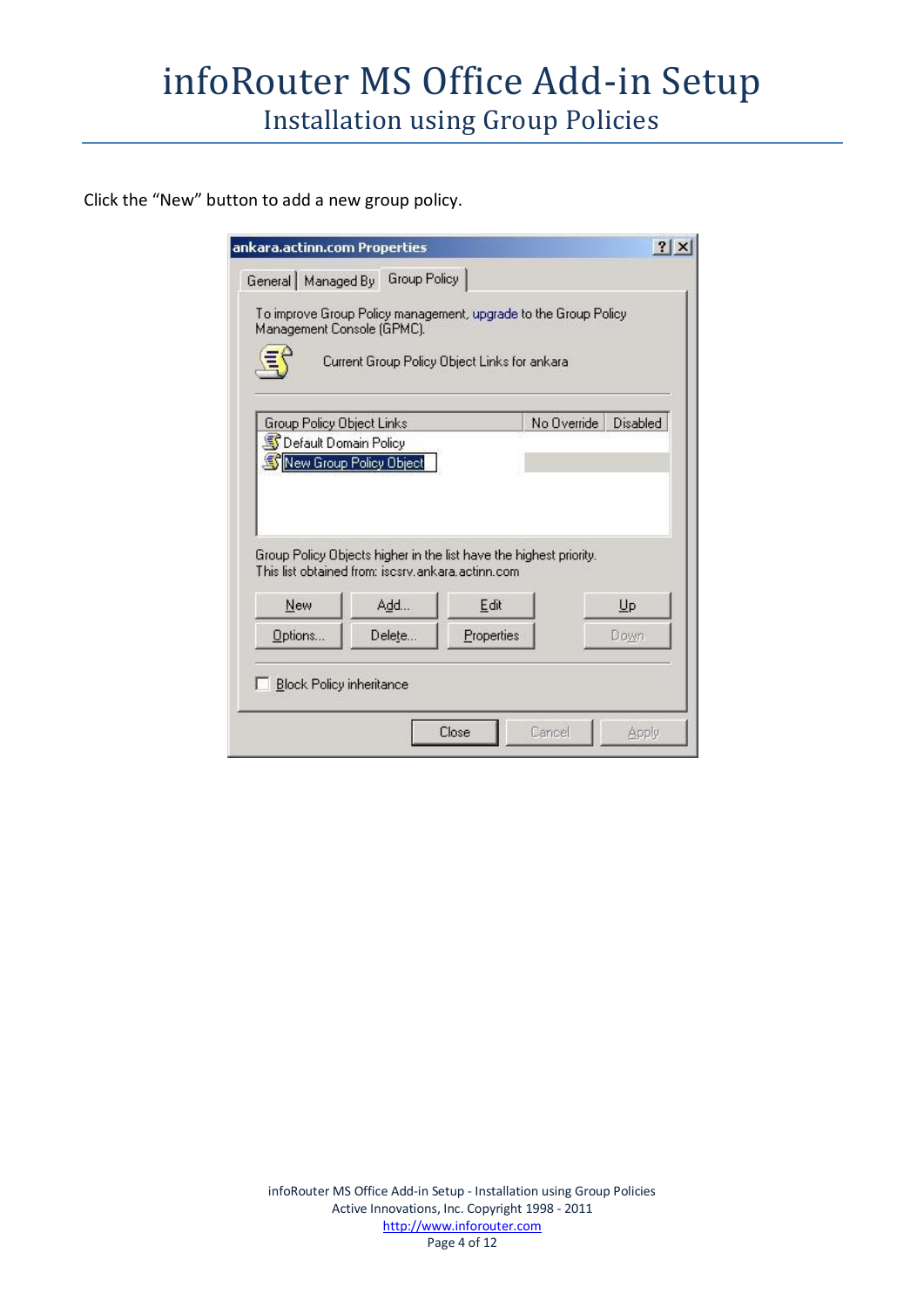Rename the policy as "infoRouter". Then click the "Edit" button.

| General   Managed By       | Group Policy                                      |                                                                                                                 |             |          |
|----------------------------|---------------------------------------------------|-----------------------------------------------------------------------------------------------------------------|-------------|----------|
| Management Console (GPMC). |                                                   | To improve Group Policy management, upgrade to the Group Policy<br>Current Group Policy Object Links for ankara |             |          |
| Group Policy Object Links  |                                                   |                                                                                                                 | No Override | Disabled |
| S Default Domain Policy    |                                                   |                                                                                                                 |             |          |
|                            |                                                   |                                                                                                                 |             |          |
|                            | This list obtained from: iscsrv.ankara.actinn.com | Group Policy Objects higher in the list have the highest priority.                                              |             |          |
| New                        | Add                                               | Edit                                                                                                            |             | Up       |
| Options                    | Delete                                            | Properties                                                                                                      |             | Down     |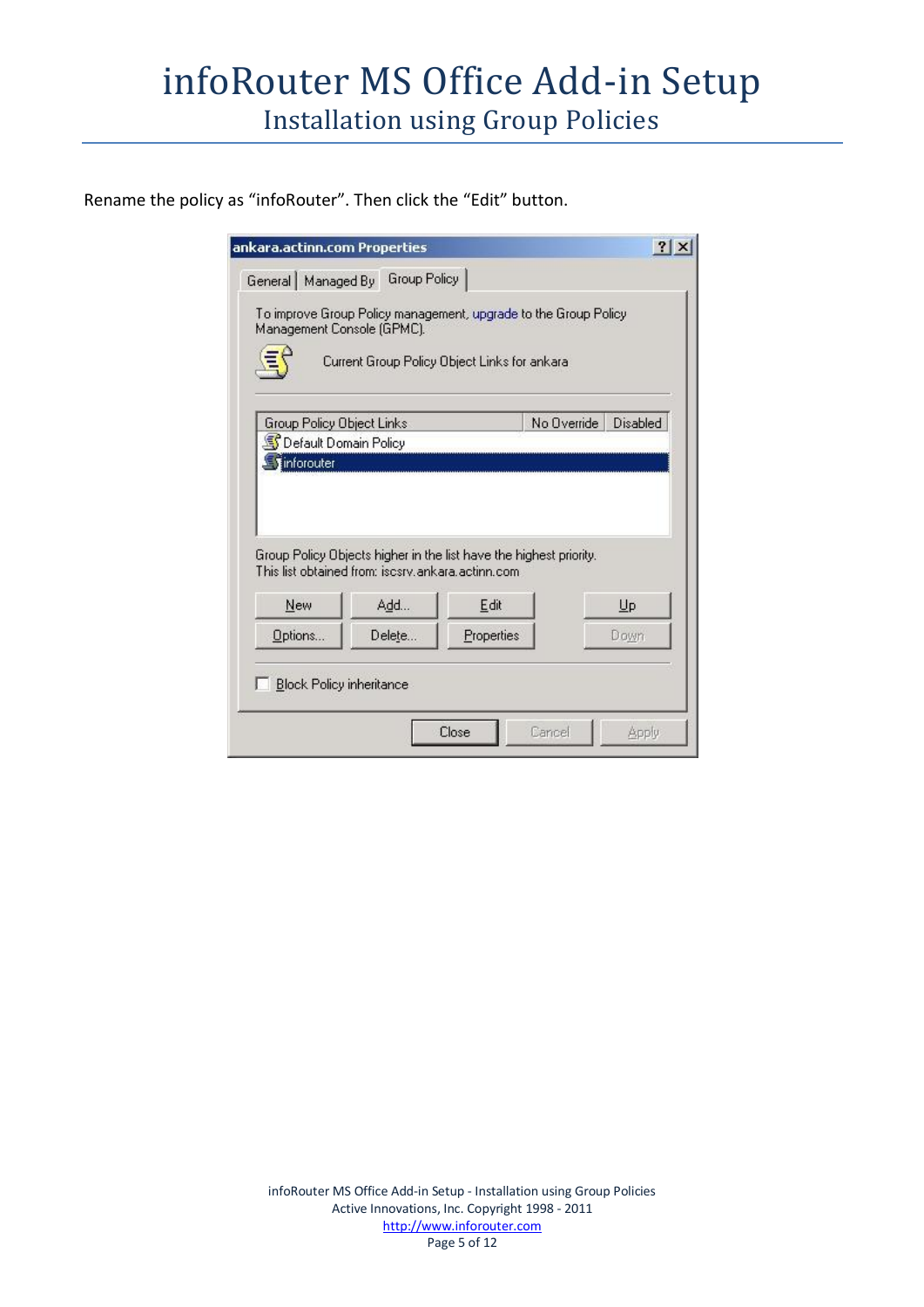## infoRouter MS Office Add-in Setup

Installation using Group Policies

Expand the "User Configuration" node.

Expand the "Software Settings" node

Click on the "Software installation" node.

On the right hand panel, right click to select the "New / Package" menu item.

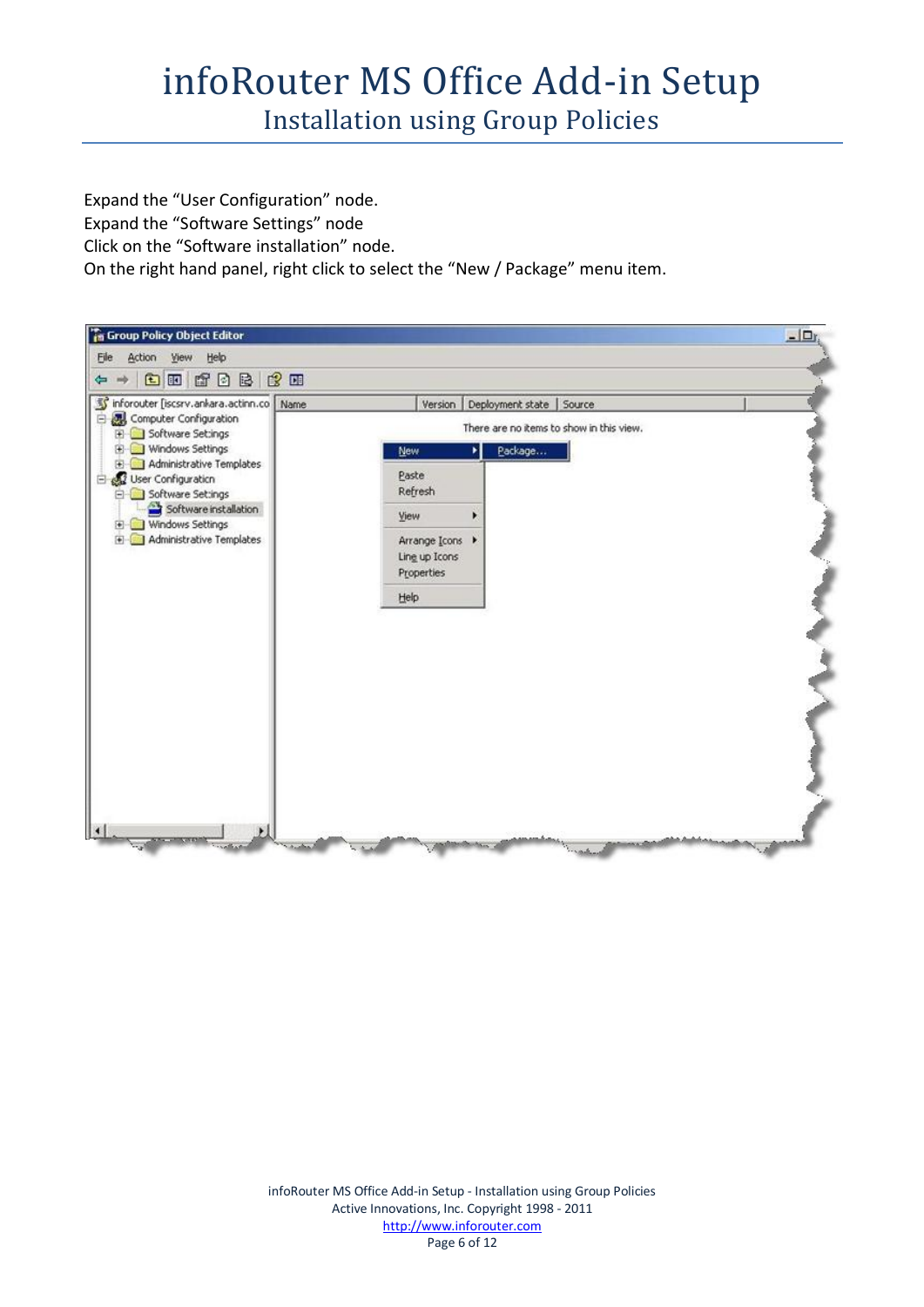Select "Setup.msi" file from the **Network Share** you created earlier.

| <b>Open</b>                 |                                   |           |                                    |              |                   | ? X    |
|-----------------------------|-----------------------------------|-----------|------------------------------------|--------------|-------------------|--------|
|                             | Look in: c office addin on Iscsrv |           |                                    | $\mathbf{r}$ | $O$ $D$ $P$ $\Pi$ |        |
| My Recent<br>Documents      | Setup.msi                         |           |                                    |              |                   |        |
| Desktop                     |                                   |           |                                    |              |                   |        |
| My Documents<br>My Computer |                                   |           |                                    |              |                   |        |
| My Network                  | File name:                        | Setup.msi |                                    |              |                   | Qpen   |
| Places                      | Files of type:                    |           | Windows Installer packages (".msi) |              |                   | Cancel |

Choose the "Published" option and click on the OK button.



infoRouter MS Office Add-in Setup - Installation using Group Policies Active Innovations, Inc. Copyright 1998 - 2011 http://www.inforouter.com Page 7 of 12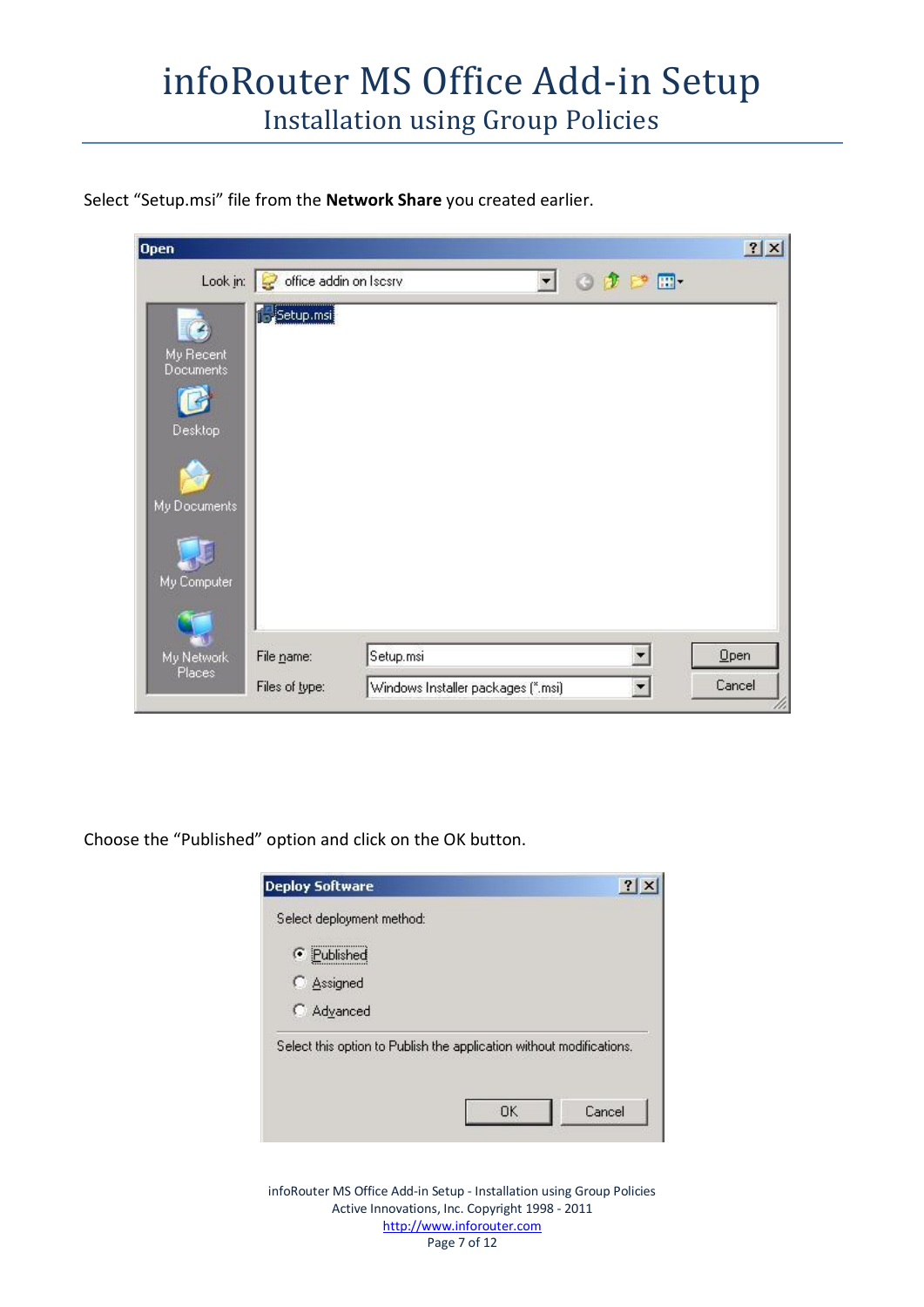Right click on "infoRouter office package" and select the "Properties" menu.

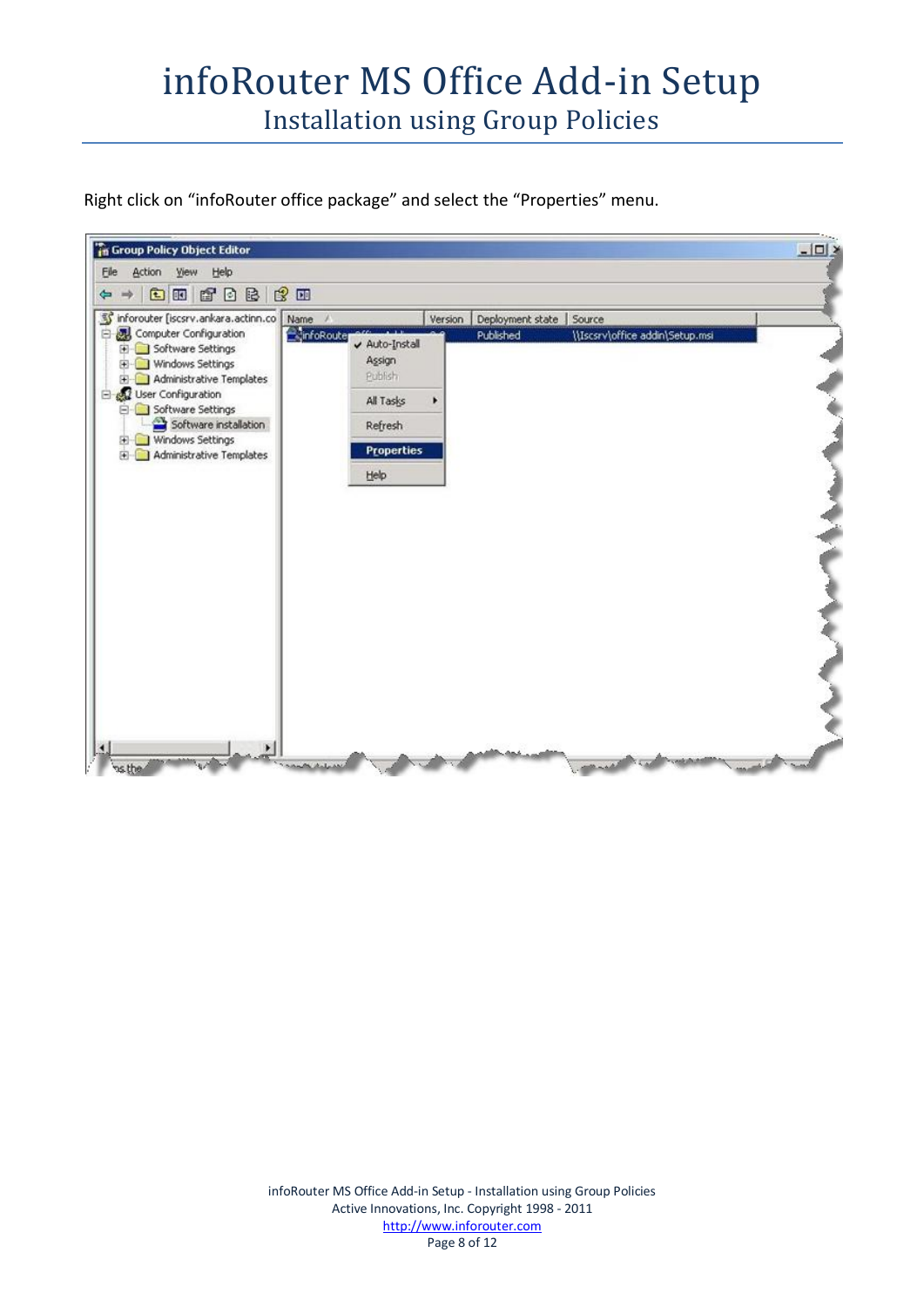Switch to the "Deployment" tab.

Select the "Basic" option from "Installation user interface options" section.

| infoRouter Office Addin Properties                                         | ? |
|----------------------------------------------------------------------------|---|
| Deployment   Upgrades   Categories   Modifications   Security  <br>General |   |
| Deployment type                                                            |   |
| Published                                                                  |   |
| <b>C</b> Assigned                                                          |   |
| Deployment options                                                         |   |
| Auto-install this application by file extension activation                 |   |
| Uninstall this application when it falls out of the scope of<br>management |   |
| Do not display this package in the Add/Remove Programs control<br>panel    |   |
| Install this application at logon.                                         |   |
| Installation user interface options:<br><b>C</b> Basic<br>Maximum<br>O     |   |
| Advanced                                                                   |   |
|                                                                            |   |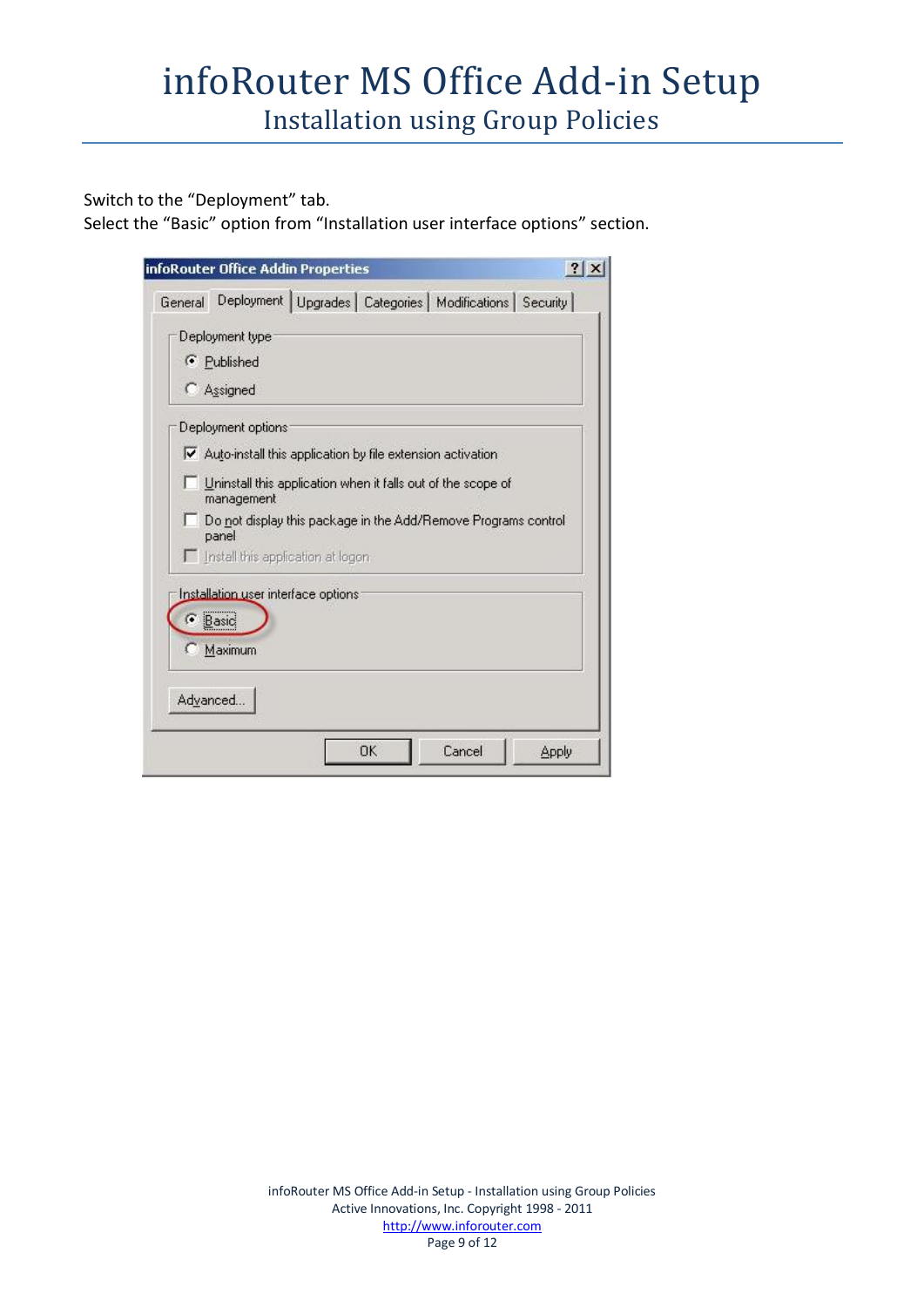Switch to the "Security" tab.

Assign "Read" access to the "Authenticated Users" group, and click on the "OK" button.

| General   Deployment   Upgrades   Categories   Modifications   Security |          |
|-------------------------------------------------------------------------|----------|
|                                                                         |          |
|                                                                         |          |
|                                                                         |          |
|                                                                         |          |
| 12 Domain Admins (ANKARA\Domain Admins)                                 |          |
| 122 Enterprise Admins (ANKARA\Enterprise Admins)                        |          |
| <b>32 ENTERPRISE DOMAIN CONTROLLERS</b>                                 |          |
|                                                                         |          |
|                                                                         | Remove   |
| Allow                                                                   | Deny     |
|                                                                         |          |
| ₹                                                                       |          |
|                                                                         | ٦        |
|                                                                         |          |
|                                                                         |          |
|                                                                         |          |
| For special permissions or for advanced settings,                       | Advanced |
|                                                                         |          |
| Cancel                                                                  | Apply    |
|                                                                         | Add      |

Congratulations! You have successfully created a Group Policy package for infoRouter. Now you authenticated users may install this package to their desktops.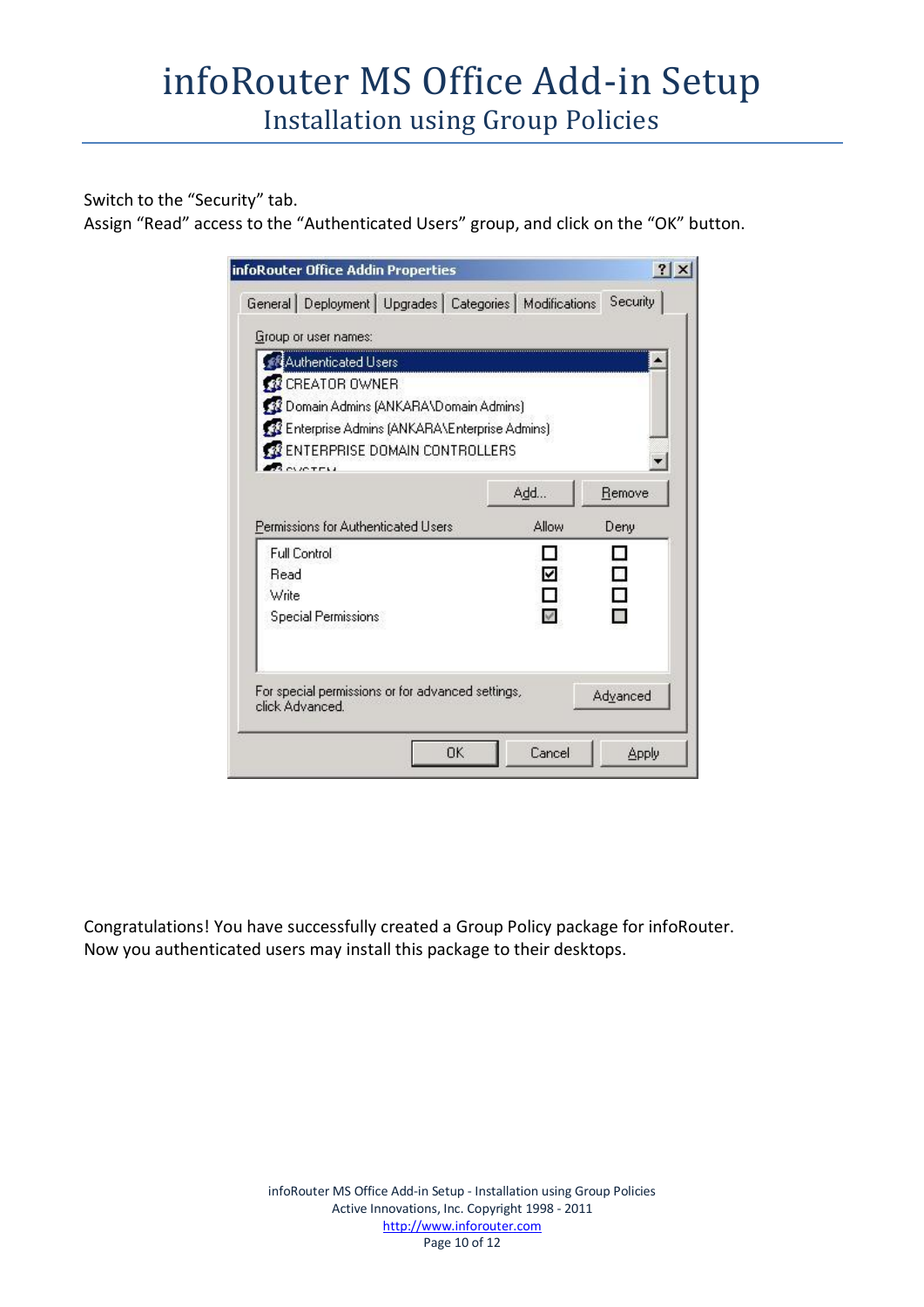## infoRouter MS Office Add-in Client Setup

Client Installation using Group Policies

Log in to the client machine using your domain account Open "Control Panel" / "Add Remove Programs" Click "Add New Programs" on the left side of the dialog box. Select the "infoRouter Office Add-in" package from the program list.

|                                                                                     | <b>B</b> Add or Remove Programs                                                                                                               |                                            |
|-------------------------------------------------------------------------------------|-----------------------------------------------------------------------------------------------------------------------------------------------|--------------------------------------------|
| Change or<br>Remove<br>Programs                                                     | Add a program from CD-ROM or floppy disk<br>To add a program from a CD-ROM or floppy disk, click CD or Floppy<br>Add programs from Microsoft  | CD or Eloppy                               |
| Add New<br>Programs                                                                 | To add new Windows features, device drivers, and system updates over the Internet, click<br>Windows Update<br>Add programs from your network: | Windows Update<br>Category: All Categories |
| Add/Remove<br><b>Windows</b><br>Components<br>Set Program<br>Access and<br>Defaults | infoRouter Office Addin<br>To add this program, click Add.                                                                                    | Add                                        |